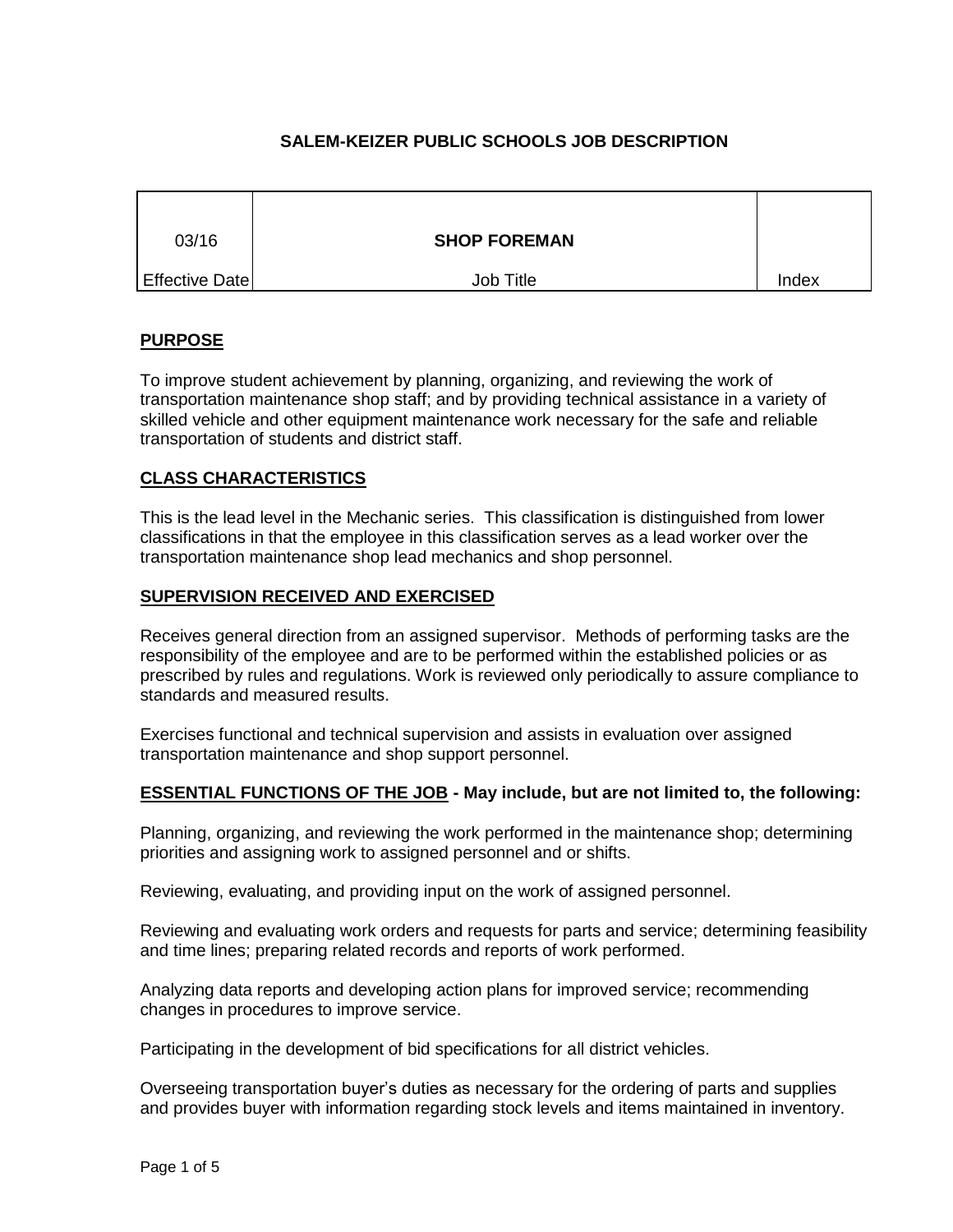Salem-Keizer Public Schools Shop Foreman (Continued)

Providing oversight, under the direction of the Fleet Operations Manager, of the shift leads and their direct reports.

Ensuring that the vehicles and the shop facility are safely maintained and kept in a clean and orderly fashion.

Assisting Fleet Operations Manager in maintaining compliance of all related federal, state and local vehicle and facility requirements and certifications.

Informing managers of any customer abuse of vehicles whether intentional, accidental or neglect.

Assisting managers and other employees regarding vehicle readiness mechanically and operationally (i.e. fuel).

Maintaining regular and consistent attendance and punctuality.

Performing related duties consistent with job description and assignment.

#### **MINIMUM QUALIFICATIONS**

#### **Knowledge of:**

School district work policies and guidelines, departmental practices and procedures, and Quality Assurance Model

Federal, state and local laws pertaining to the maintenance, repair and safety of school buses

Principles and practices of program organization and coordination

Principles and practices of work training, delegating, and review

Problem-solving processes and strategic thinking

Shop math applicable to vehicle maintenance; practices and procedures of shop and field welding

Extensive knowledge of methods, tools, and equipment used in the maintenance and repair of vehicles and other equipment

Operation of and care of diesel and gasoline engines, chassis, and parts and replacements

Safe driving and work practices

Computer applications related to the work

#### **Ability to:**

Page 2 of 5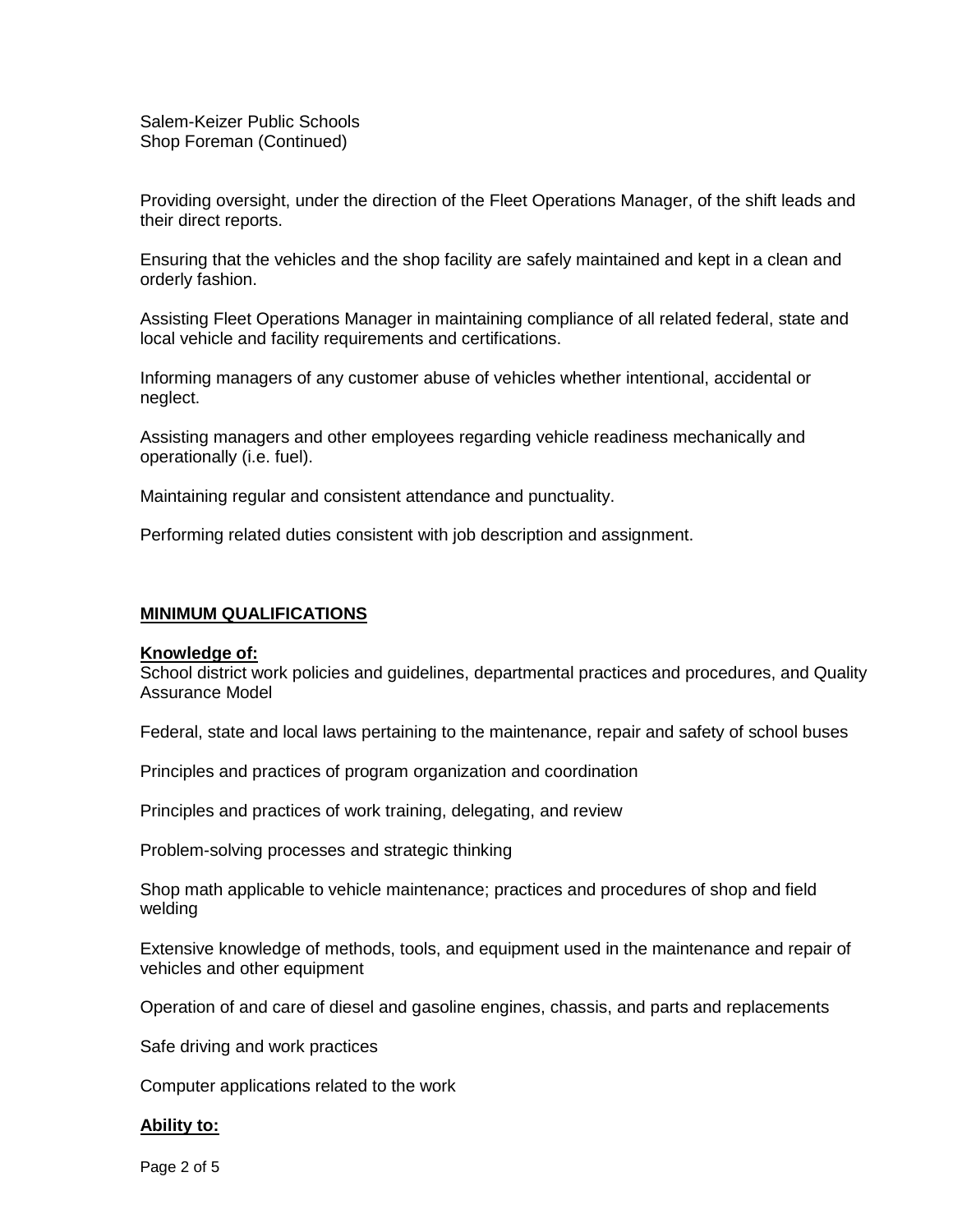Plan, train, and assist in evaluating work of lower classifications, including other shop personnel.

Salem-Keizer Public Schools Shop Foreman (Continued)

Effectively communicate and use interpersonal skills in interactions with co-workers, administration, and the general public.

Exchange or convey information and receive work direction.

Analyze vehicle maintenance operations and recommend changes as necessary

Prepare required reports and paperwork

Locate, diagnose, and perform major maintenance and repair work on vehicles and other equipment

Operate a computer and related peripheral equipment and software

Pass required physical examinations necessary for bus driver certification

Establish and maintain effective working relationships with those contacted in the course of work

Stay current on new vehicle repair technologies, products and procedures

Communicate clearly and concisely, both orally and in writing

Maintain a flexible work schedule that may necessitate overtime during periods of high demand. May be required to remain on-call for emergency situations

### **Experience and Training**

Any combination of experience and training that would provide the required knowledge and abilities is appropriate. A representative way to obtain the required knowledge and abilities would be:

### **Experience:**

Five years of increasingly responsible journey-level experience in major vehicle and equipment repair, including one year of lead responsibility.

#### **Training:**

Associate's degree or higher, supplemented by vocational training or coursework in gasoline and diesel-powered engine repair and maintenance.

# **Special Requirements**

Possession of, or the ability to obtain within the first 6 months, a valid Class B Oregon's Commercial driver's license with applicable endorsements.

Possession of, or the ability to obtain within the first 6 months, a valid ODE School Bus Driver's certification.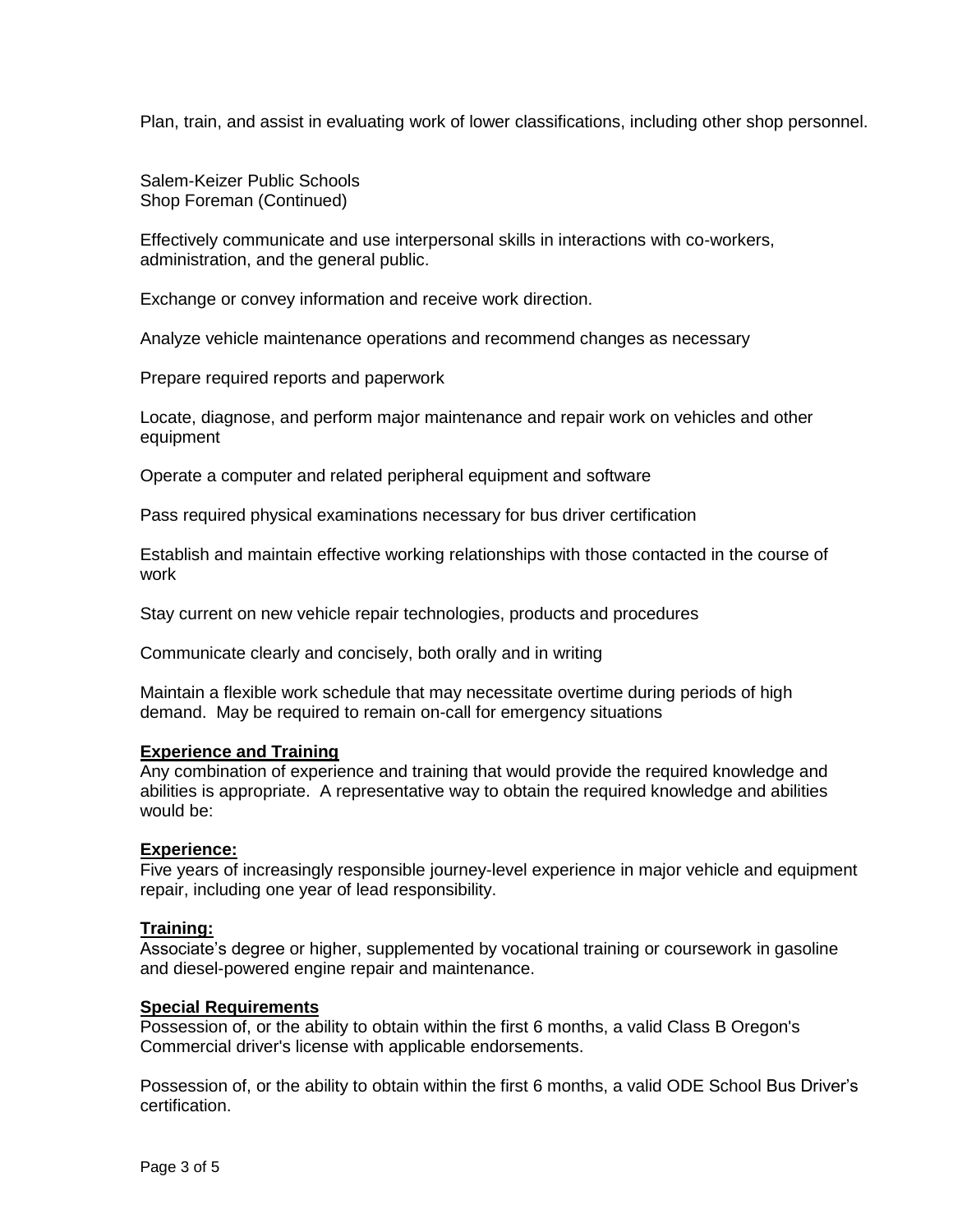Possession of, or the ability to obtain within 6 months or through first available class, an EPA 609 Motor Vehicle A/C Certification in the Proper Use of Refrigerants including Recovery, Recycling, and Reclamation. Salem-Keizer Public Schools Shop Foreman (Continued)

Ability to obtain and maintain ODE certification for bus inspector

Ability to obtain, within the first 6 month, and maintain a Master School Bus Automotive Service Excellence (ASE) rating.

Provide own set of hand tools Salem-Keizer Public Schools Shop Foreman (Continued)

## **Work Environment:**

Varies between climate-controlled office setting and mechanic shop environment; occasional field environment with some travel from site to site; exposure to dust, grease, fumes, solvents and mechanical hazards. Exposure to noise levels ranging from moderate to very loud. When repairing vehicles in the field, may be exposed to inclement weather conditions, hazardous traffic conditions and rough terrain.

High level of contact with district personnel, moderate level of contact with vendors and service providers and minimal level of contact with outside agencies/community.

### **Physical Requirements:**

For office work, frequent reaching, handling, fingering, talking and hearing. Mobility to work in a typical office setting and use standard office equipment, stamina to remain seated and maintain concentration for an extended period.

When conducting repair methods in shop, frequent walking, stooping, kneeling, crouching, reaching, handling, repetitive fine motor activities, feeling, hearing, climbing and balancing. Standing for prolonged periods. Vision: Frequent near and far acuity, depth perception, focal length change, color vision and peripheral vision. Vision to read printed materials and computer screen or other monitoring devices. Hearing and speech to communicate in person and on the telephone.

Strength: Medium/heavy – Exert force to 50-75 pounds occasionally and/or 20 to 35 pounds of force frequently, and/or 10 pounds of force constantly to move objects. May involve significant stand/walk/carry/push/pull.

NOTE: Safety sensitive job class. Employees in this job classification will be subject to random selection for mandatory alcohol/controlled substance testing.

Salem-Keizer School District is an equal opportunity employer.

Position: Shop Foreman

I am willing and able to perform the duties of this job:

Signature: Date: Date: Date: Date: Date: Date: Date: Date: Date: Date: Date: Date: Date: Date: Date: Date: Date: Date: Date: Date: Date: Date: Date: Date: Date: Date: Date: Date: Date: Date: Date: Date: Date: Date: Date: D

Page 4 of 5